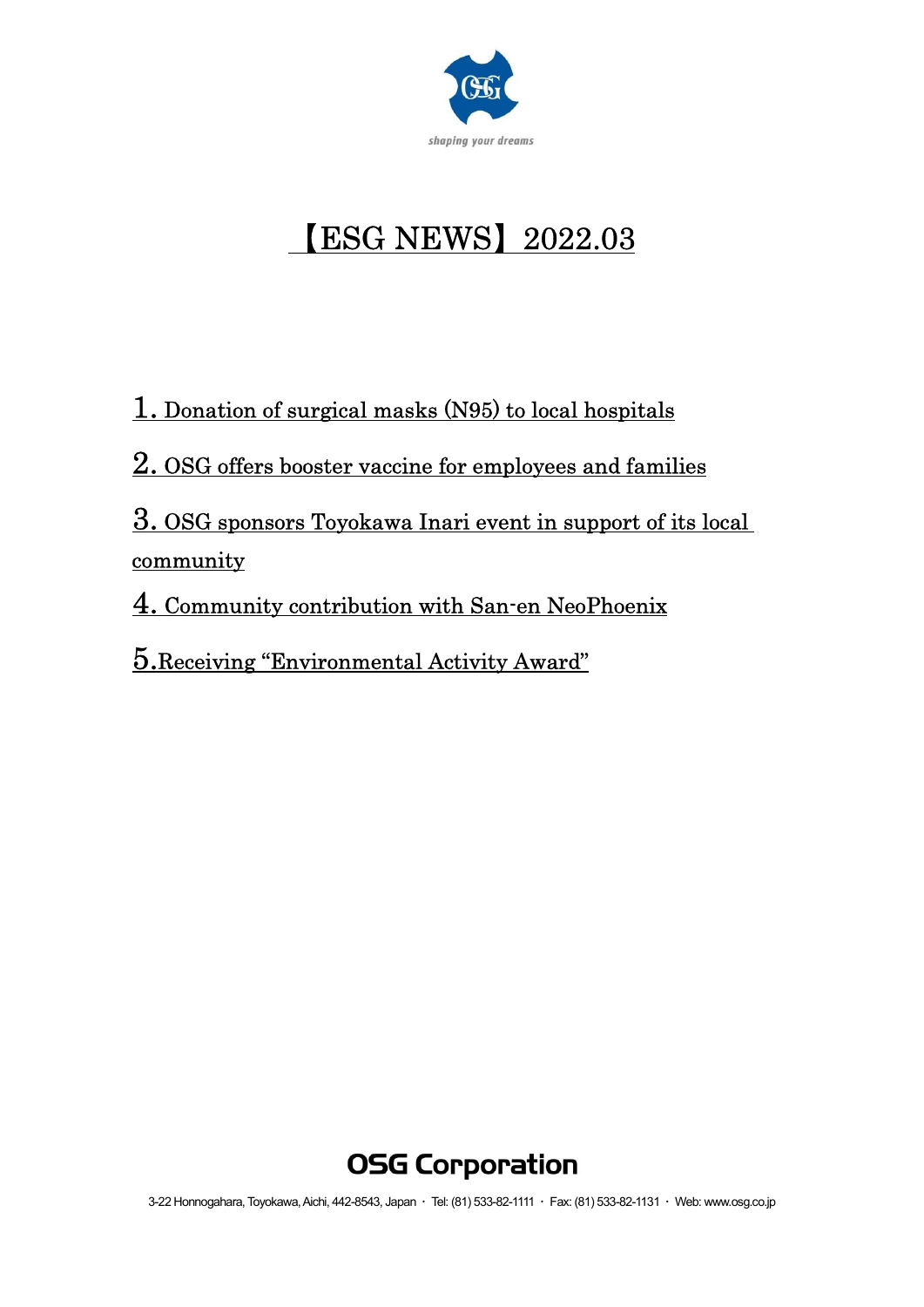March 7, 2022

#### 1.Donation of surgical masks (N95) to local hospitals

OSG Corporation has donated surgical masks to local hospitals that are under pressure of the Covid-19 pandemic.

OSG supplied masks to the Toyohashi city hospital, Toyokawa city hospital, and Shinshiro city hospital that are in constant need of surgical masks.

OSG strives to contribute to medical personnel as well as the local community to maintain a safe and healthy environment.



March 19, 2022

#### 2.OSG offers booster vaccine for employees and families

OSG Corporation has provided a third dose of the Covid-19 vaccine to its employees and family members this March. The vaccination was administrated by OSG's in-house physicians and nurses in an efficient and safe manner. Approximately 1,800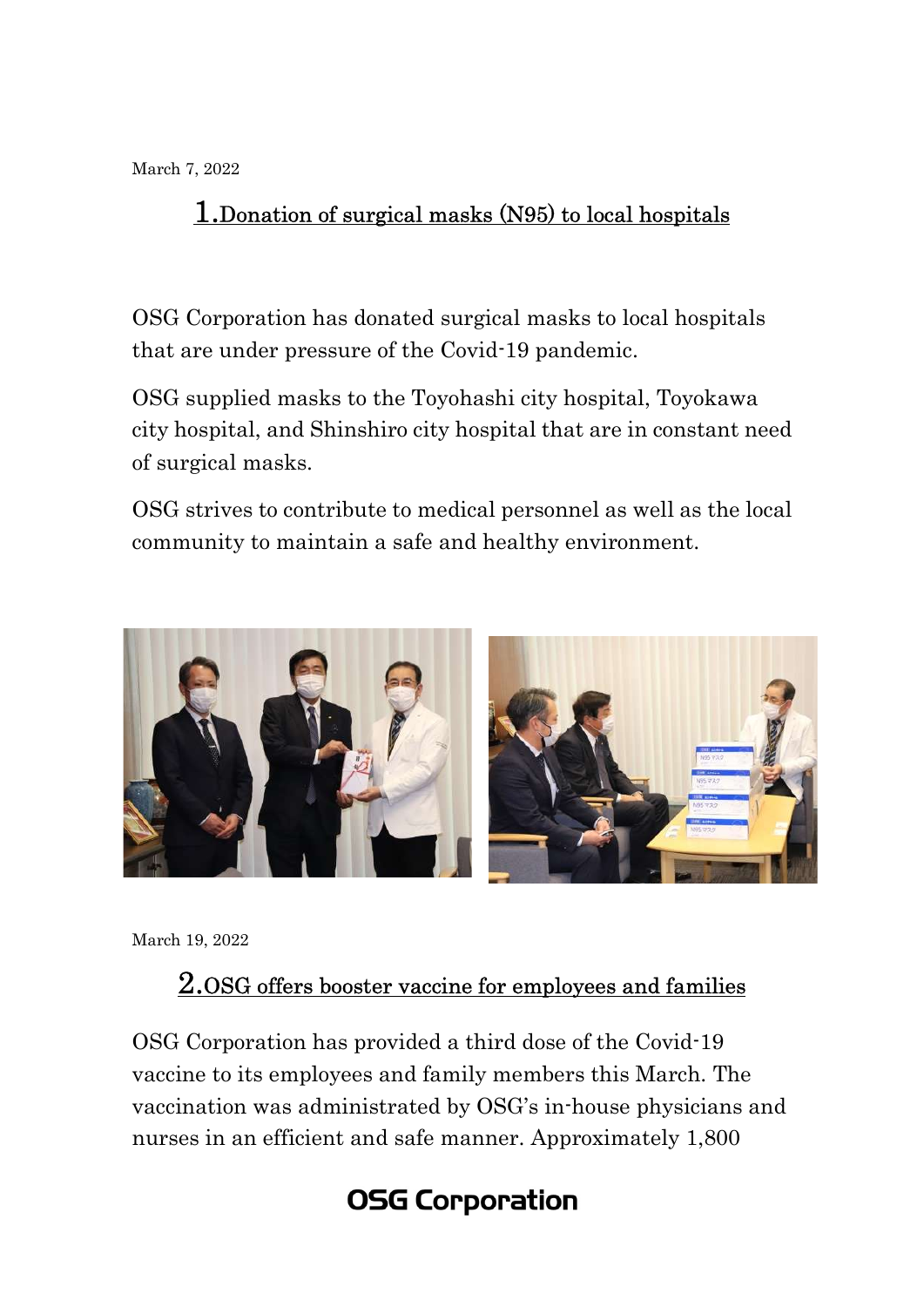employees and family members received the booster shot across two days.

OSG strives to maintain a healthy environment within the company and to contribute to local medical facilities to keep communities safe.



March 20, 2022

### 3.OSG sponsors Toyokawa Inari event in support of its local community

OSG Corporation has become a sponsor of the YORUMO-DE event held at the Toyokawa Inari to stimulate the local economy, which has been strained by the Covid-19 pandemic.

Toyokawa Inari (one of the three major Inari shrines in Japan) has suffered from a sharp decline in the number of worshipers due to the Covid-19 outbreak. OSG is headquartered in the city of Toyokawa and has vowed to support the YORUMO-DE event to revitalize the local economy and to increase the number of worshipers.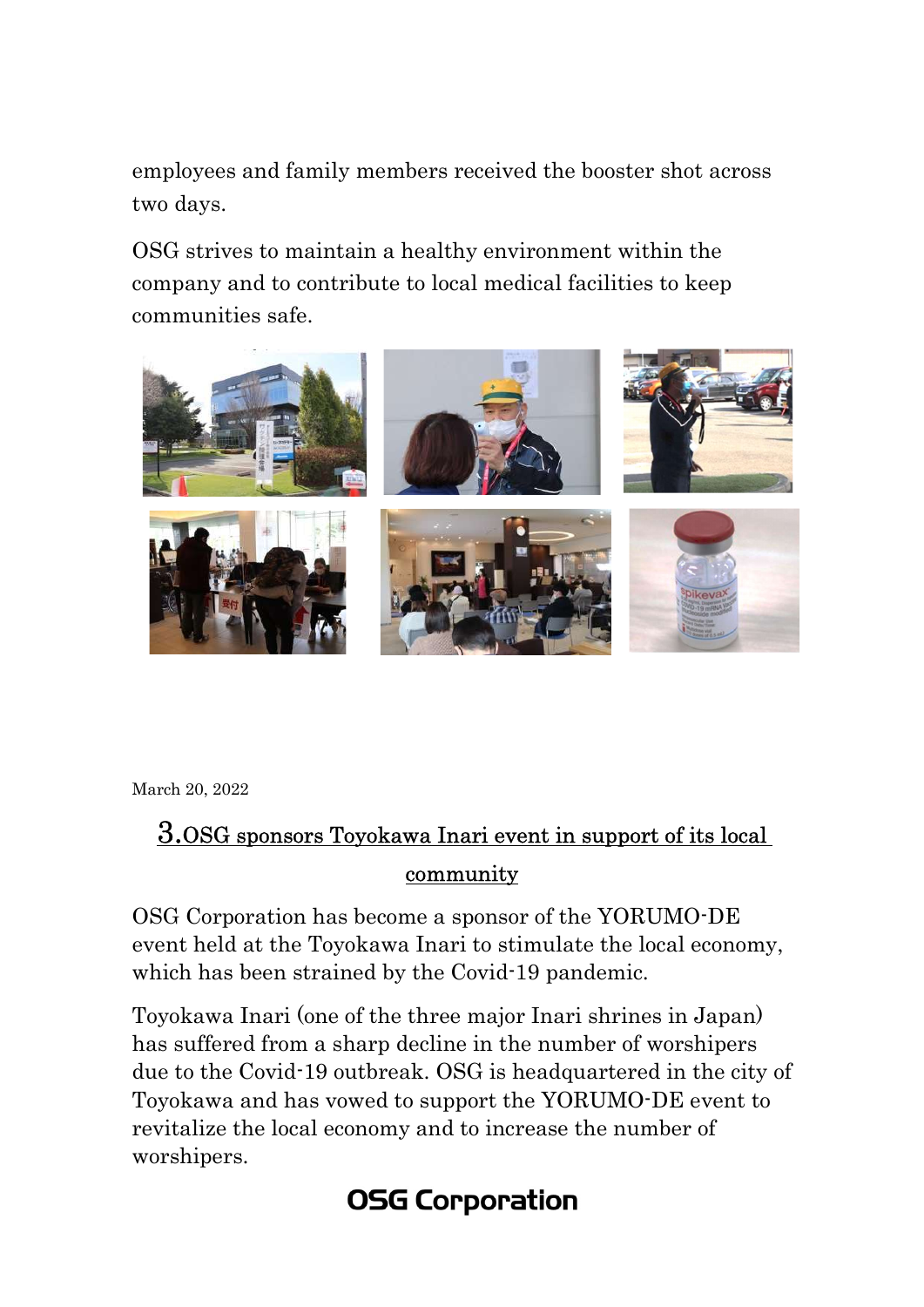Last year, YORUMO-DE gathered some 30,000 worshipers with success, and has become a regularly held event.

It is OSG's duty as a local business to contribute to a sustainable economy to better community development.







Related information: http://inari-toyokawa.com/

March 20, 2022

#### 4.Community contribution with San-en NeoPhoenix

OSG Corporation collaborated with San-en NeoPhoenix, a B. League professional basketball team based in the central region of Japan, during a home game at the Toyohashi City General Gymnasium on March 20, 2022 to promote equality and to contribute to local community growth.

The event invited individuals with hearing disabilities and included an introduction of deaf basketball, sign language games, and the sale of goods by supporting facilities.

OSG values the wellness of its local community and strives to contribute to ensure equality and eliminate discrimination.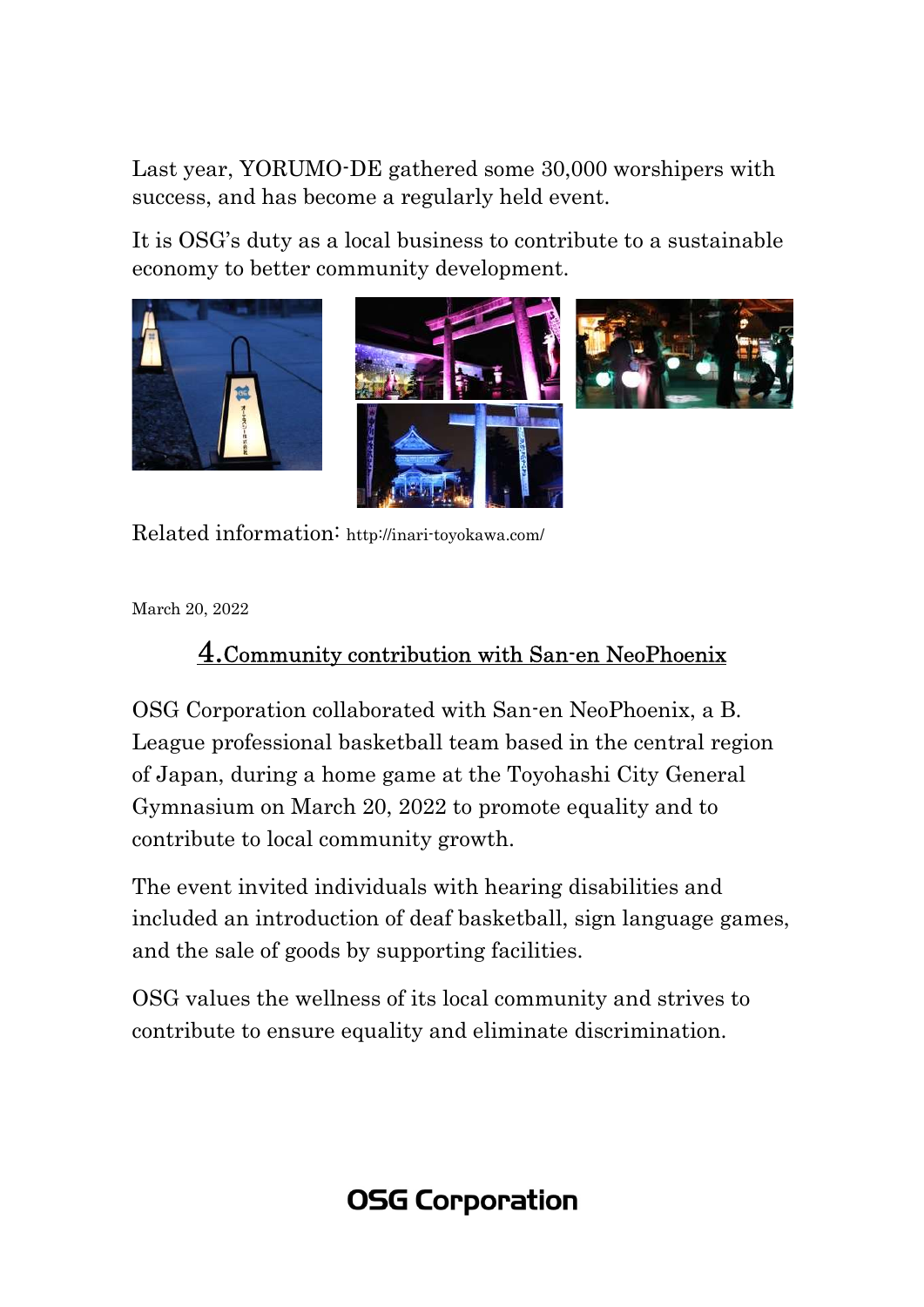

April 1, 2022

#### 5.Receiving "Environmental Activity Award"

OSG Corporation (President: Nobuaki Osawa) has announced that it had an honor to receive the "Environmental Activity Award" by Japan Cutting & Wear-resistant Tool Association (JTA). JTA has its own commendation system to award its members of which highly achieved in the environmental activities.

This time, OSG has been awarded by its activity of "saving the energy used in the factories by switching the compressor between daytime and nighttime". This environmental initiative has been shared to the other members of JTA at the Environmental Activity Exchange Meeting, which is held annually.

OSG will continue to adopt various environmental activities operated by other companies to accelerate its own activity to achieve Carbon Neutral.